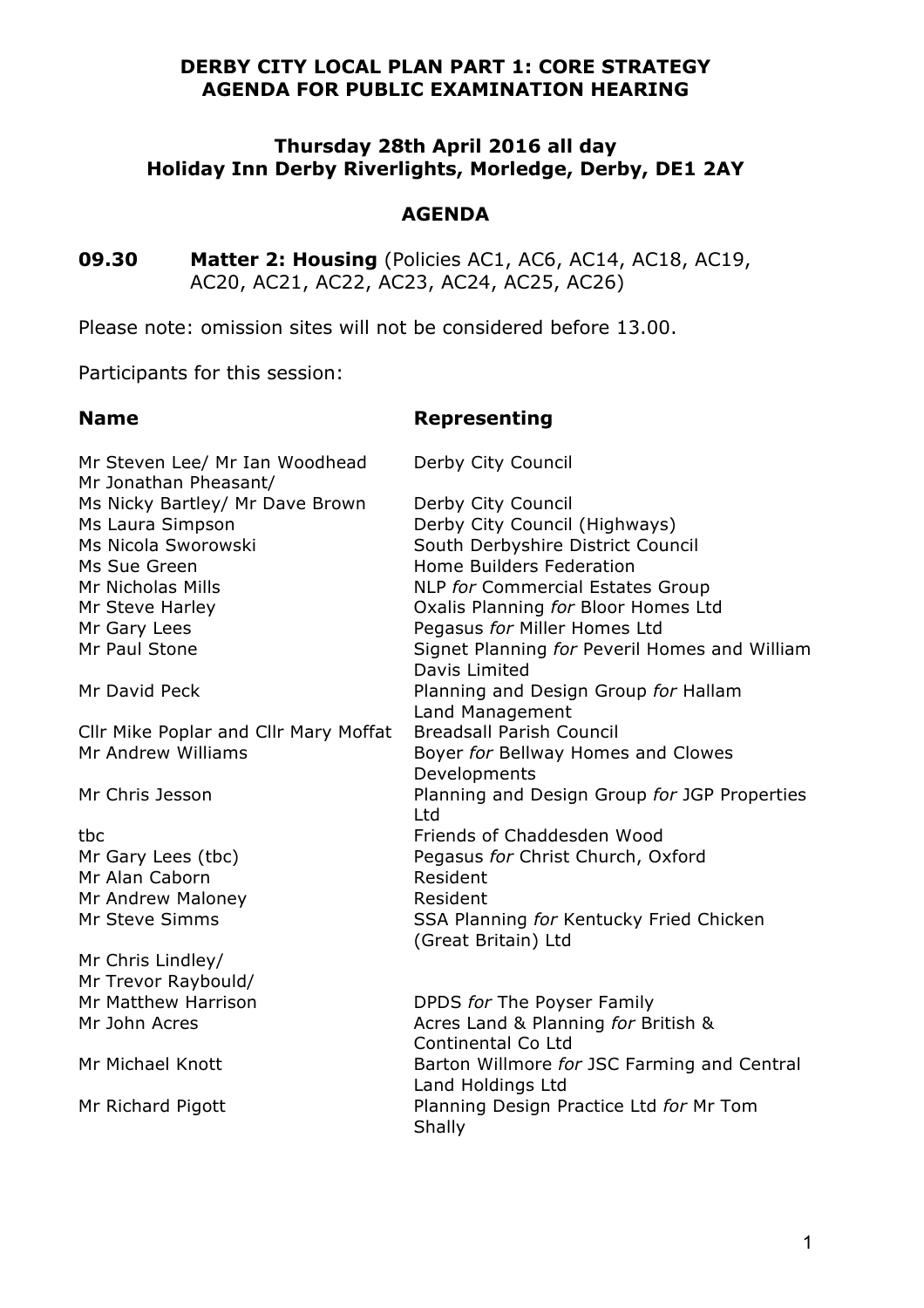# **DERBY CITY LOCAL PLAN PART 1: CORE STRATEGY AGENDA FOR PUBLIC EXAMINATION HEARING**

*Main issue 2iii - Whether the Strategic Site Allocations are justified and deliverable.* 

a) What is the basis for the selection and rejection of strategic sites? Is this process supported by robust evidence?

*Individual sites (the following questions b) to i) apply as appropriate to each of the Strategic Site Allocations listed below and provide a framework for consideration of this Main Matter. Each site will be considered in turn. However, it is not intended that every question will be discussed in every case. The Inspector will focus on those aspects that are relevant to the representations on a particular site, as well as any specific points that he may have.)* 

- b) Where a site is currently within a Green Wedge, has its removal from this designation been justified?
- c) Has the overall amount and mix of development proposed at the site been justified by the evidence base? (For the City Centre (AC1), has it been demonstrated that there are sufficient developable sites for the amount of development proposed in the plan period to be achieved? For Rykneld Road, Littleover (AC20) is the requirement for 2.4 ha of B1 employment land justified and deliverable?)
- d) Have all the infrastructure implications of the development of the site been identified in sufficient detail and supported by the evidence base?
- e) Is it sufficiently clear who is going to deliver the required infrastructure and by when? Which infrastructure is critical to the delivery or rate of development of the site?
- f) Are the transport implications of the development and the measures to address them sufficiently clear and deliverable?
- g) Are the education implications of the development and the measures to address them sufficiently clear and deliverable?
- h) Have the flood risk implications of the development been appropriately assessed and taken into account? Has the sequential test been applied appropriately, where relevant?
- i) Is there sufficient viability evidence at this stage to have reasonable certainty that the development proposed will be deliverable within the plan period in the context of affordable housing provision, necessary infrastructure and other Local Plan requirements?
	- City centre (AC1)
	- Castleward (AC6)
	- Former Derbyshire Royal Infirmary (AC6)
	- Osmaston Regeneration Area (AC14)
	- Wragley Way, Sinfin (AC18)
	- Former Manor/Kingsway Hospitals (AC19)